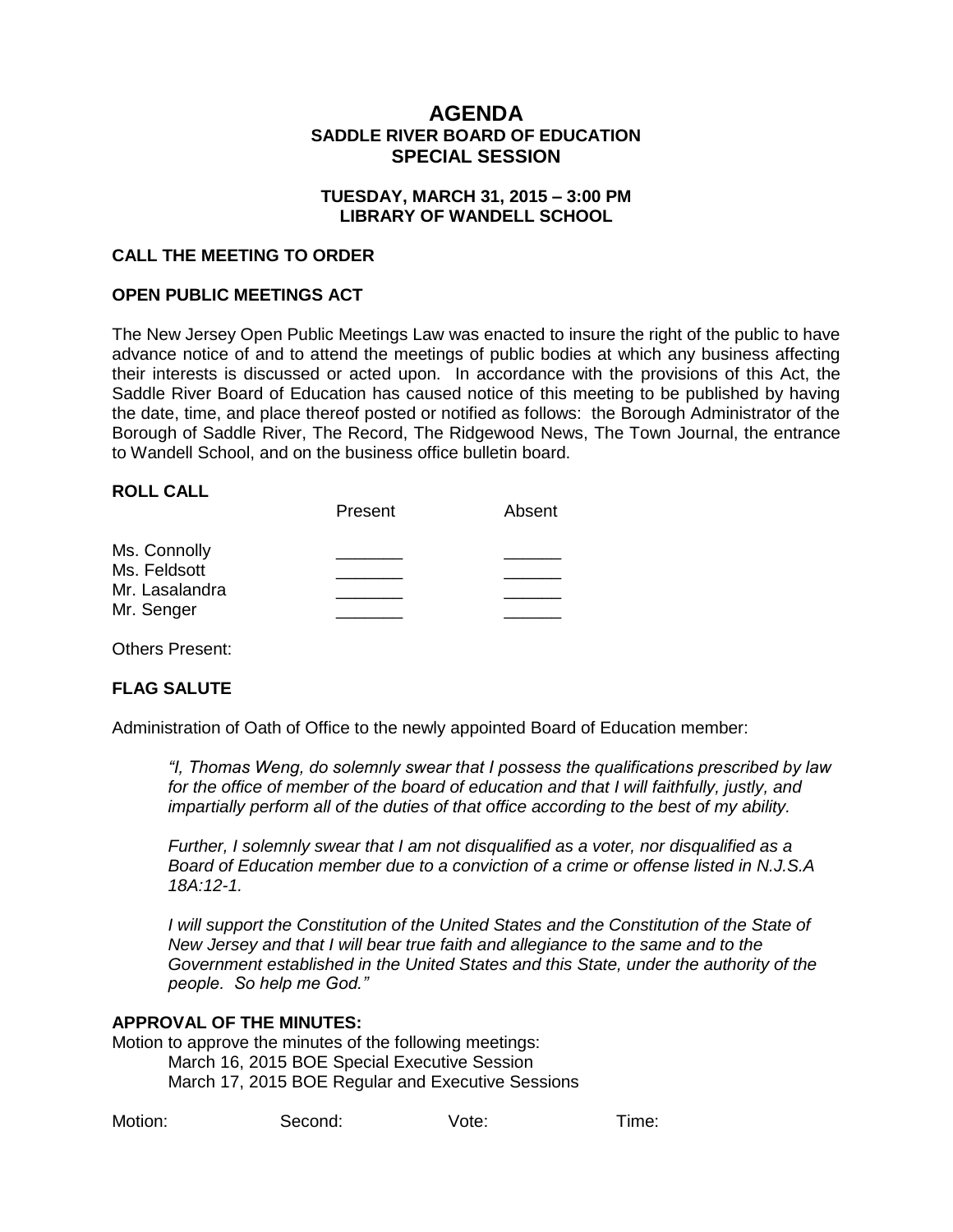# **SUPERINTENDENT'S REPORT**

## **BUSINESS ADMINISTRATOR'S REPORT**

## **BOARD PRESIDENT'S REPORT**

# **MEETING OPEN TO THE PUBLIC FOR DISCUSSION OF AGENDA ITEMS ONLY**

## **AGENDA ITEMS AS PER ATTACHED**

### **COMMITTEE REPORTS**

- 1. Finance/Budget Committee
- 2. Board Communications Committee
- 3. Technology Committee
- 4. Curriculum Committee
- 5. Renovation Committee
- 6. Wandell School Recreation Committee
- 7. Liaisons: Ramsey Board of Education
	- Northern Highlands Board of Education
- 8. Home and School Association
- 9. New Jersey School Boards Association/NJSBA Legislative Committee
- 10. Policy Committee
- 11. Health, Well-being, Safety and Transportation Committee
- 12. Liaison to Mayor and Council
- 13. Negotiations Committee

# **COMMENTS BY THE PUBLIC ON NON-AGENDA ITEMS**

#### **MOTION TO ENTER EXECUTIVE SESSION**

WHEREAS Section 8 of the Open Public Meetings Act, Chapter 231, PL 1975, permits the exclusion of the public from a meeting in certain circumstances and

WHEREAS the Board is of the opinion that such circumstances presently exist

BE IT RESOLVED by the Saddle River Board of Education that:

 The public shall be excluded from discussion of the hereinafter-specified subjects: The general nature of these subjects is: **Negotiations** 

It is anticipated at this time that the above-stated subject matters will be made public when the Board determines them to be no longer prejudicial or when the board takes formal action.

| Motion: | Second: | Vote: | Time: |
|---------|---------|-------|-------|
|         |         |       |       |

#### **MOTION TO ADJOURN EXECUTIVE SESSION AND MEETING**

Motion: Second: Vote: Time: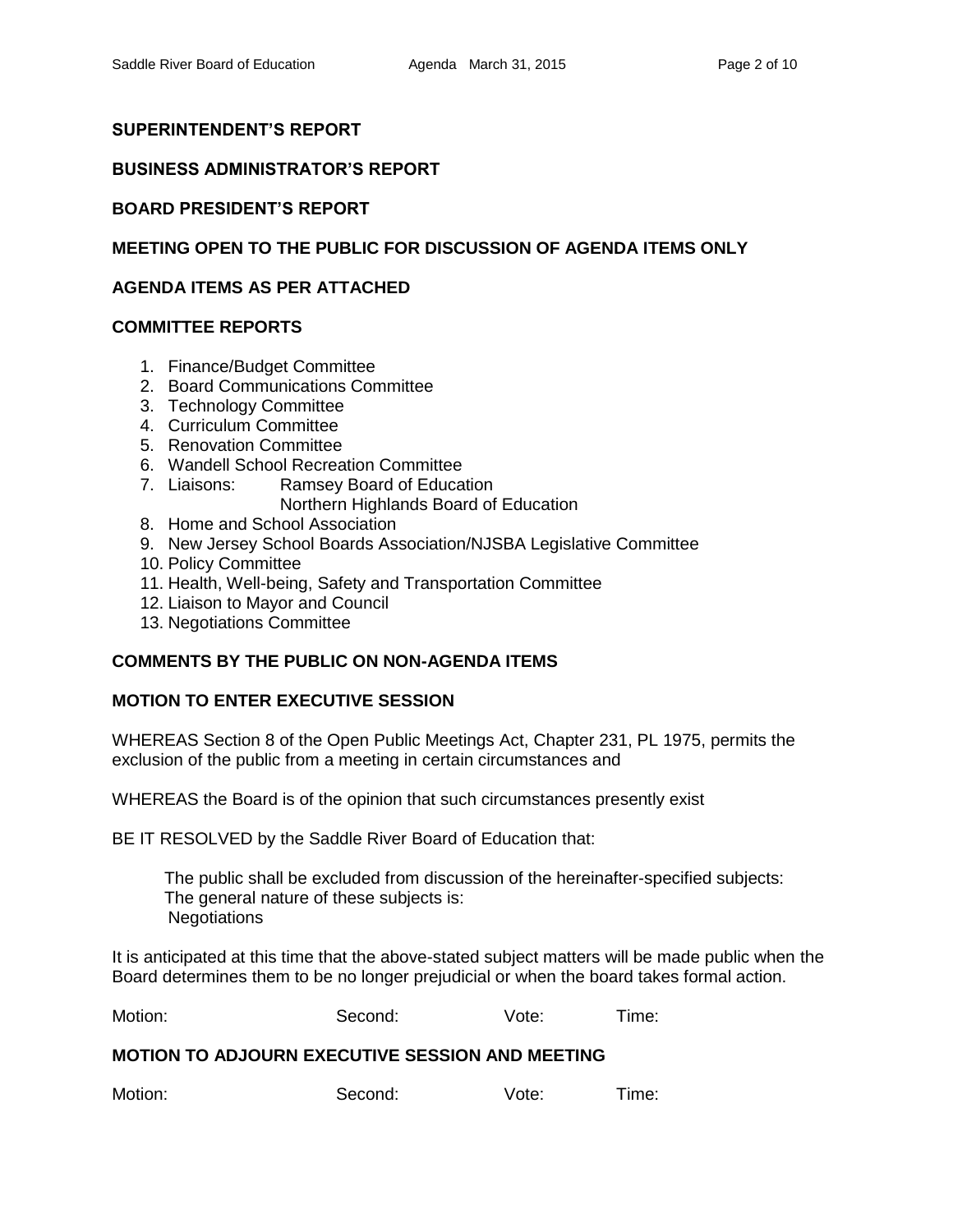## **SADDLE RIVER BOARD OF EDUCATION TUESDAY, MARCH 31, 2015 RESOLUTIONS – SUMMARY**

# **ADMINISTRATION**

A-822 First Reading – Saddle River School District Policy 6145.1 and 6145.2

# **HUMAN RESOURCES**

HR-1147 Hire Substitute Teachers, Aides and/or Office Workers

## **EDUCATION**

E-780 Implementation of NJ CAP E-781 Tuition – Special Education – Shepard School – 2014-2015

# **FINANCE**

F-2214 Payment of Bills – March 31, 2015 F-2215 Line Item Certification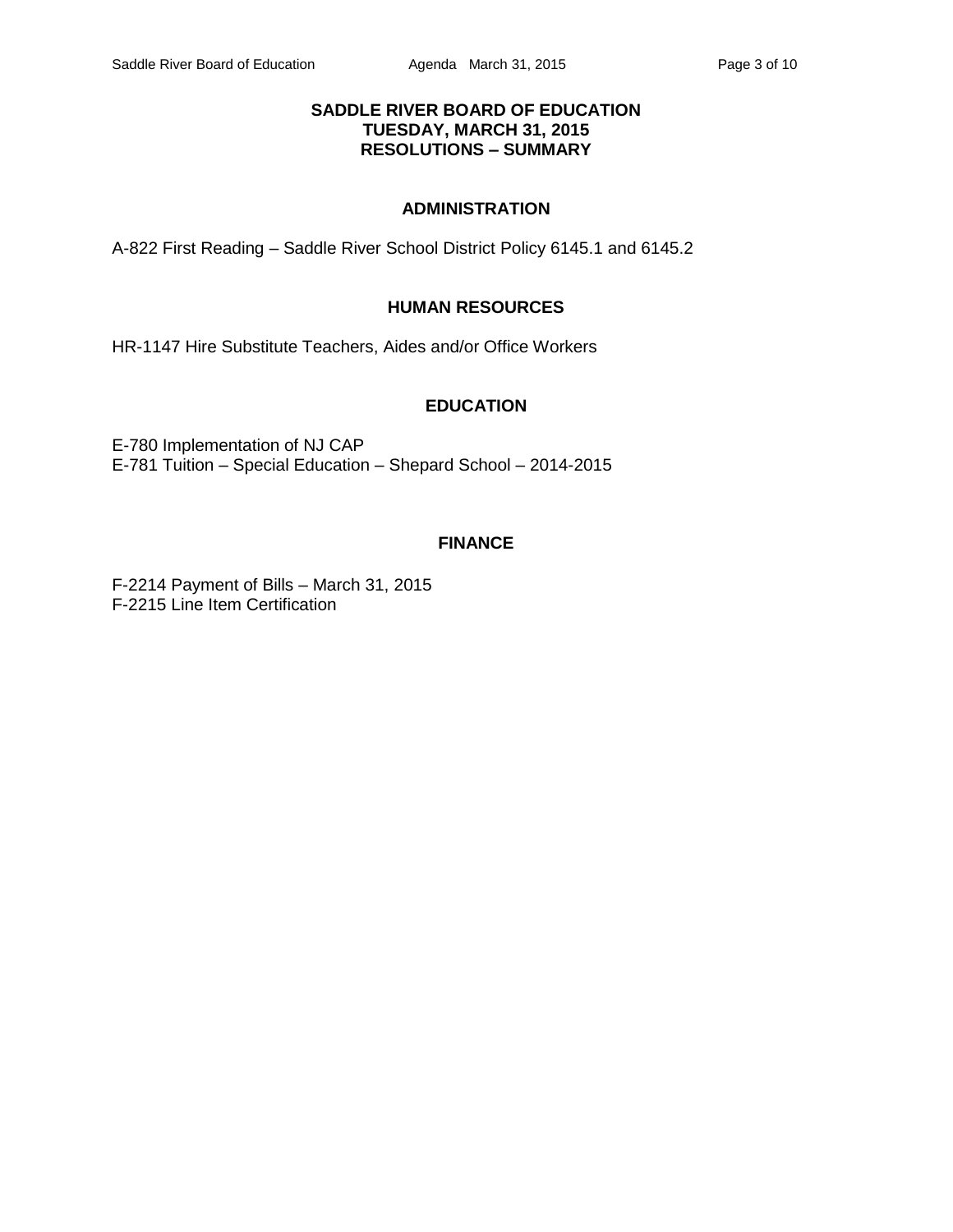# **ADMINISTRATION**

# **A-822 FIRST READING – SADDLE RIVER SCHOOL DISTRICT POLICIES 6145.1/6145.2**

BE IT RESOLVED to approve the first reading of the attached Saddle River Board of Education policies numbered 6145.1 and 6145.2 entitled Intramural Competition/Interscholastic Competition.

ALL ADMINISTRATION MOTIONS BUNDLED FOR SINGLE VOTE: Motion: Second: Vote:

## **HUMAN RESOURCES**

## **HR-1147 HIRE SUBSTITUTE TEACHERS, AIDES AND/OR OFFICE WORKERS**

BE IT RESOLVED, upon recommendation of the Superintendent, to hire the following individuals as substitute teachers, aides and/or office workers for the 2014-2015 school year, at the substitute rate of \$90.00 per day: Mike Koeller (pending completion of criminal history background check).

ALL HR MOTIONS BUNDLED FOR SINGLE VOTE:

Motion: Second: Roll Call Vote: IF: JC: JL: HS:

# **EDUCATION**

## **E-780 IMPLEMENTATION OF NJ CAP**

BE IT RESOLVED to approve the implementation of the NJ Child Assault Prevention Program (CAP) during January 2016, which will be presented to staff, parents and each classroom in grades K-5.

#### **E-781 TUITION – SPECIAL EDUCATION – SHEPARD SCHOOL - 2014-2015**

BE IT RESOLVED that the Saddle River Board of Education authorizes the placement of one Saddle River special education student, to attend Shepard School in Kinnelon, NJ, for the school year 2014-2015, beginning April 13, 2014 through June 19, 2015 in an amount of \$12,375.

ALL EDUCATION MOTIONS BUNDLED FOR SINGLE VOTE: Motion: Second: Second: Vote:

# **FINANCE**

#### **F-2214 PAYMENT OF BILLS – MARCH 31, 2015**

BE IT RESOLVED that the payment of bills as per the bill lists dated March 31, 2015 and on file in the business office be approved.

# **F-2215 LINE ITEM CERTIFICATION**

BE IT RESOLVED that in compliance with NJAC 6:20-2A-10(e) that the Board of Education certifies that no major account or fund has been over-expended and that as of this report, sufficient funds are available to meet the District's financial obligations for the remainder of the fiscal year.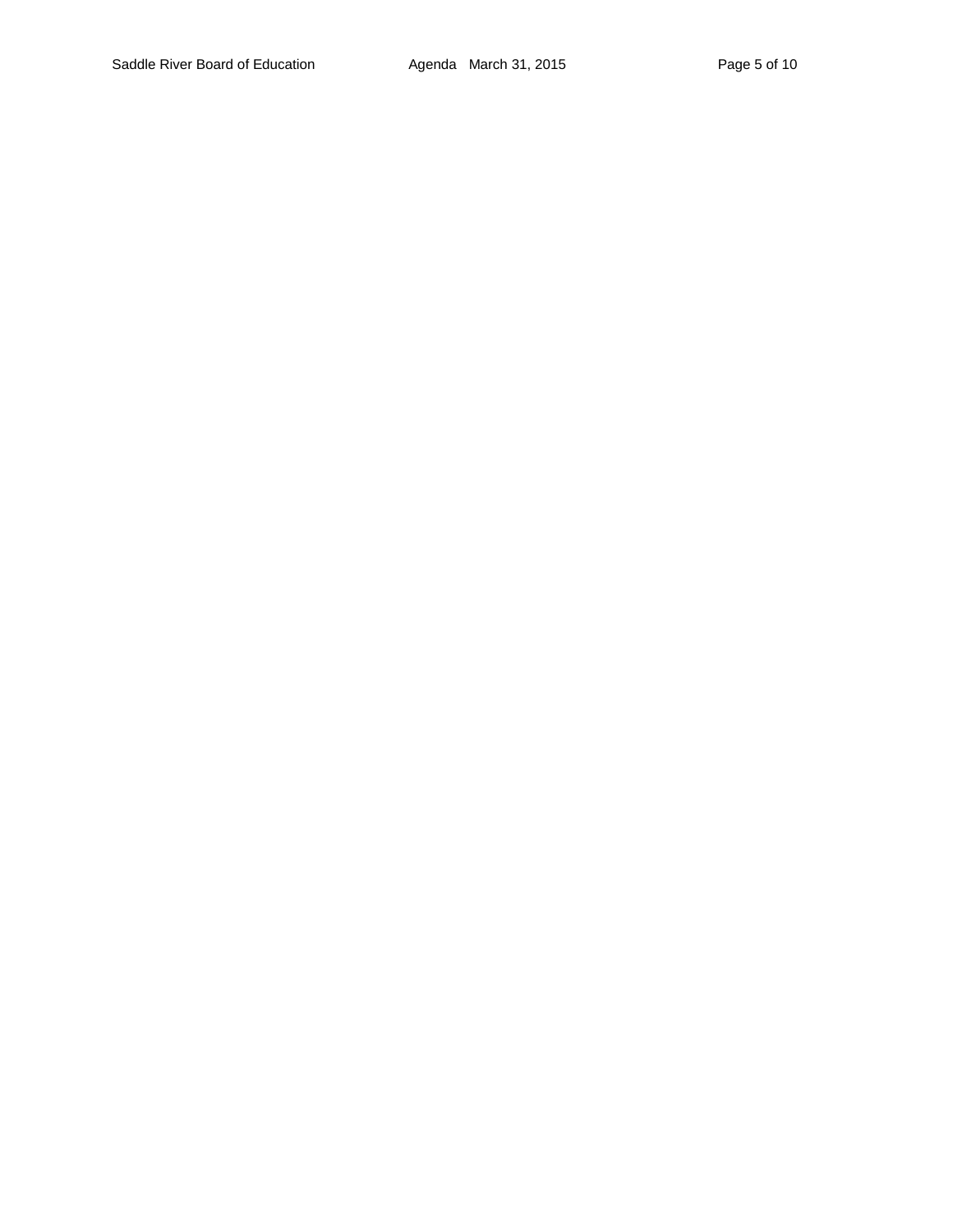| <b>SADDLE RIVER BOARD OF EDUCATION</b> | FILE CODE: 6145.1/6145.2             |
|----------------------------------------|--------------------------------------|
| <b>Saddle River, New Jersey</b>        | Monitored                            |
|                                        | X \<br>Mandated                      |
| <b>Policy</b>                          | <b>Other Reasons</b><br>$\mathsf{X}$ |

#### INTRAMURAL COMPETITION; INTERSCHOLASTIC COMPETITION

The Saddle River Board of Education considers all competitive extracurricular activities--academic, artistic and athletic--an integral part of the total educational program. Competitive activities shall be under the same administration and control as the rest of the school program and closely articulated with it.

**Competitive activities can provide students with valuable experiences and opportunities. In this district, the emphasis in any competition--intramural or interscholastic--shall be on providing such experiences and opportunities rather than on producing winning teams or providing entertainment. Practice for or performance in any competitive event shall not interfere with the regular educational program.**

The board shall approve all proposed interscholastic competition, either as a schedule or as a discrete event, whichever is appropriate. The board must approve membership in any leagues, associations and conferences, and any agreements with other schools for a series of games or events. Contests of any kind between and among the schools of the district shall be approved by the superintendent.

The board shall appoint coaches, advisors, physicians and other necessary supervisory personnel upon recommendation of the superintendent. The superintendent shall also ensure that training programs/regulations are developed for all extracurricular athletic activities and that all physical facilities involved in any competition in which district schools take part shall be adequate, safe and sanitary.

Public recognition shall be given to participants in academic or artistic competitions in the same measure as to athletic competitors. The district's affirmative action resolution and plan for equity in school and classroom practices shall apply to determining eligibility for competition, approval of each competitive activity in which students officially represent the district, and district expenditure to provide facilities and coaches.

#### Parental Consent

No student may participate in a school-sponsored physical activity outside the regular physical education curriculum without a signed consent form from a parent/guardian naming the activity and acknowledging that the activity may be hazardous.

#### Academic Eligibility

Academic standards for eligibility shall be those established by policy 6145 Extracurricular Activities.

#### Attendance Standards

Attendance standards shall be those set in policy 5113 Attendance, Absences and Excuses. In particular, a student shall not participate in a performance, exhibition, practice or athletic event unless he/she has been present in school that day or has been absent for an excused reason other than for sickness.

#### Disciplinary Standards

Disciplinary standards are based on board policies 5114 Suspension and Expulsion and 5131 Conduct/Discipline. Students on disciplinary probation or serving a detention or suspension may not practice, perform or compete. The superintendent and the building principal shall decide at the end of a probation or suspension whether the student may return to practice and competition.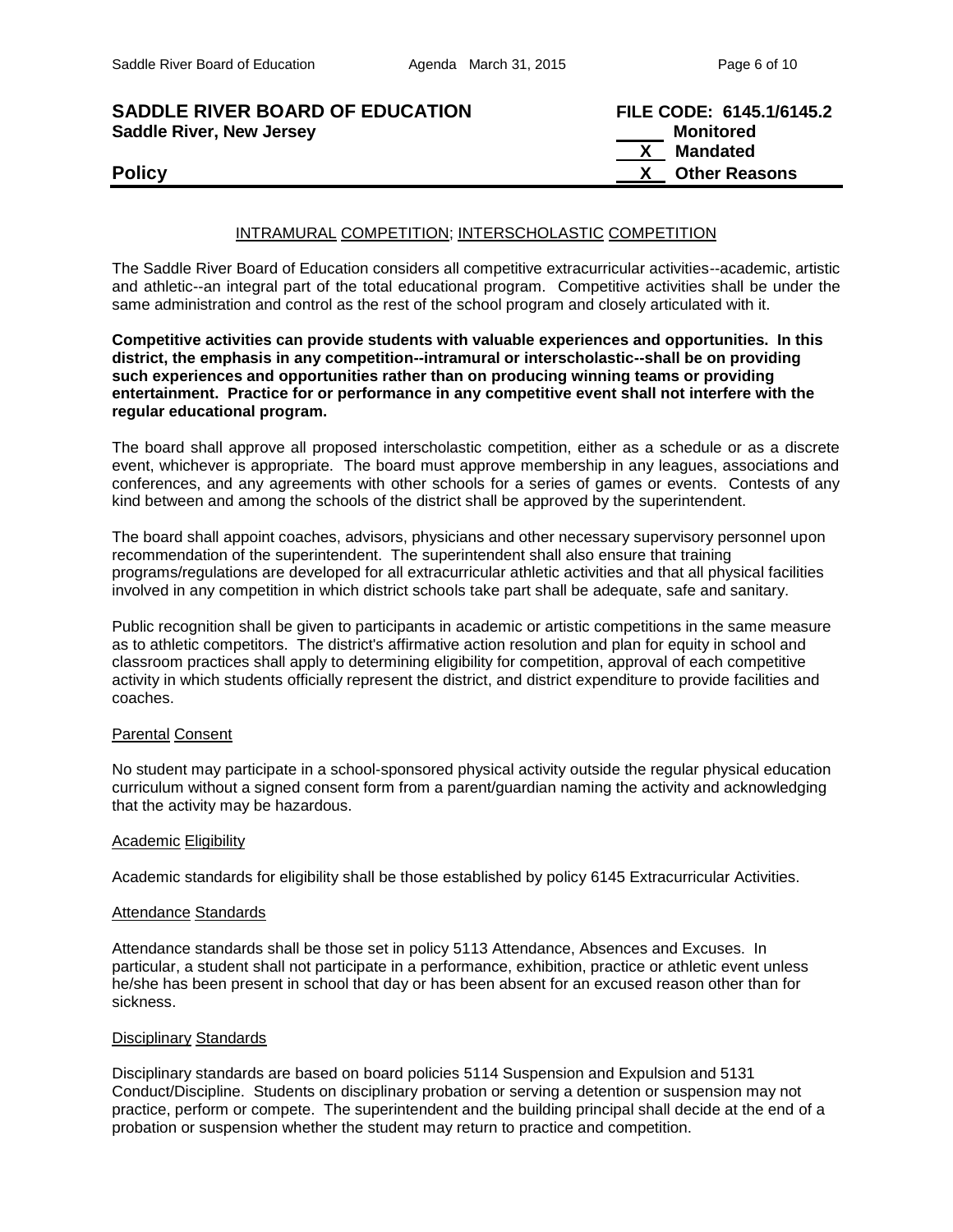#### Special Education Students

To participate in interscholastic competition, special education students must meet the same requirements listed above in conformity with IEPs.

#### Physical Eligibility For Middle School Students Or Any Student Playing On the Middle School Level

All students in grades six through 12 participating in intramural or interscholastic athletics must be given a medical examination with 365 days prior to the first practice session, with a health history update if the examination was completed more than 60 days prior to the first practice session of the first sport participated in. The medical examination shall be given at the student's medical home, as defined in file code 5141.3 Health Examinations and Immunizations. If a student does not have a medical home, the school physician shall conduct the medical examination. Examinations shall be made available throughout the school year consistent with the district athletic schedule. The examination shall be documented on the form approved by the commission of education and include, as a minimum, the components listed in the administrative code. In the event a private physician is used, the medical examination shall not be at the expense of the board of education.

The parents/guardians shall be sent written notification signed by the examining physician testifying to the student's physical fitness to participate in athletics. The reason for the physician's disapproval of the student's participation shall be included in the notification. The health findings of the medical examination for participation in athletics shall be made part of the general health examination record.

The superintendent shall present to the board for adoption procedures for administration of the required medical examination. The procedures for the medical examination to determine the fitness of a student to participate in athletics shall include a form for a medical history to be filled out and returned by a parent/ guardian and a form to be filled out by the examining physician.

The medical examination to determine the fitness of a student to participate in athletics shall include, as a minimum, the following:

- A. A medical history questionnaire, completed by the parent/guardian of the student, to determine if the student:
	- 1. Has been medically advised not to participate in any sport, and the reason for such advice;
	- 2. Is under a physician's care and the reasons for such care;
	- 3. Has experienced loss of consciousness after an injury;
	- 4. Has experienced a fracture or dislocation;
	- 5. Has undergone any surgery;
	- 6. Takes any medication on a regular basis, the names of such medication and the reasons for such medication;
	- 7. Has allergies including hives, asthma and reaction to bee stings;
	- 8. Has experienced frequent chest pains or palpitations;
	- 9. Has a recent history of fatigue and undue tiredness;
	- 10. Has a history of fainting with exercise;
	- 11. Has a history of family members dying suddenly.
- B. A physical examination which shall include, as a minimum, no less than:
	- 1. Measurement of weight, height, and blood pressure;
	- 2. Examination of the skin to determine the presence of infection, scars of previous surgery or trauma, jaundice, and purpura;
	- 3. Examination of the eyes to determine visual acuity, use of eyeglasses or contact lenses, and examination of the sclera for the presence of jaundice;
	- 4. Examination of the ears to determine the presence of acute or chronic infection, perforation of the eardrum and gross hearing loss;
	- 5. Examination of the nose to assess the presence of deformity which may affect endurance;
	- 6. Assessment of the neck to determine range of motion and the presence of pain associated with such motion;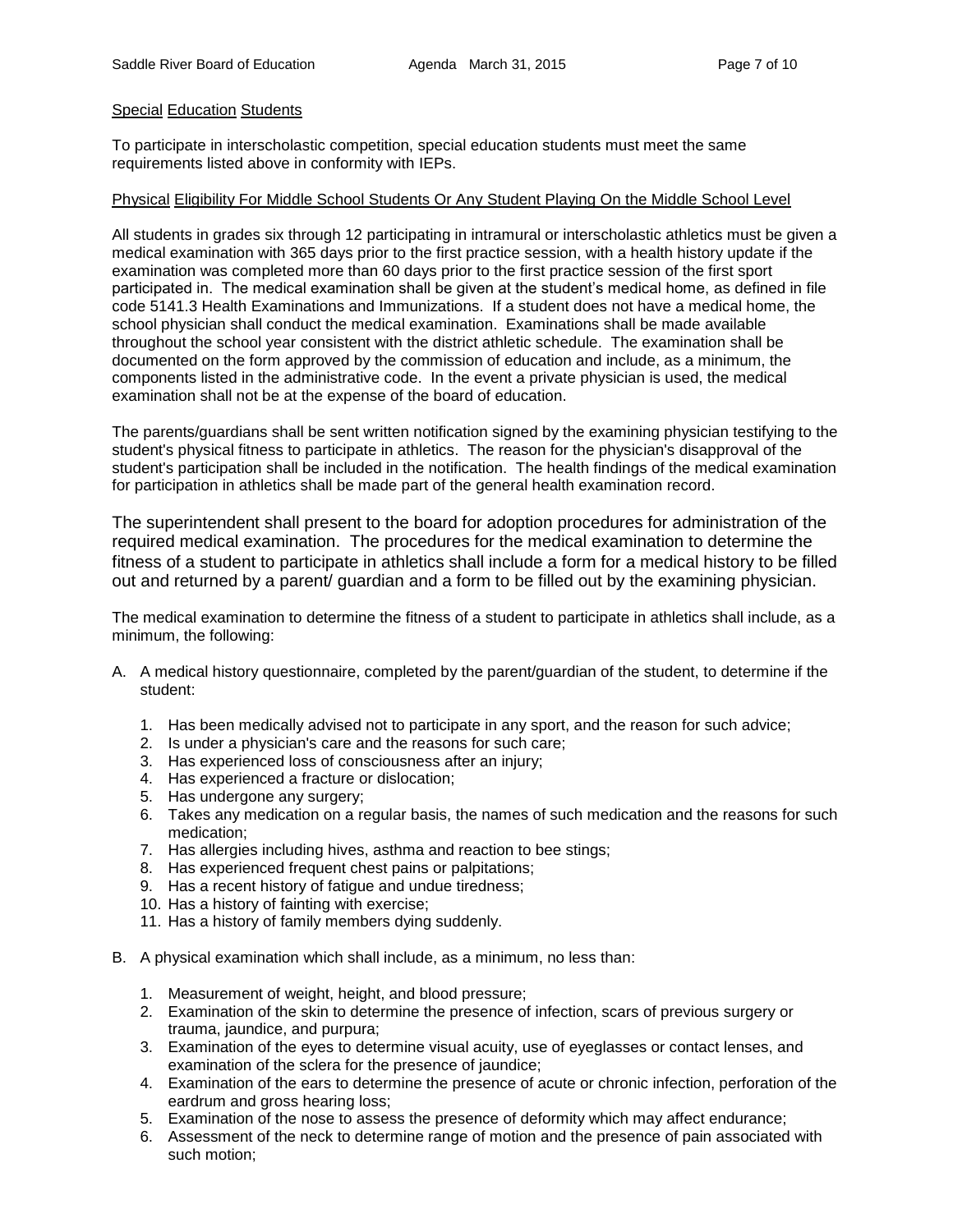- 7. Examination of chest contour;
- 8. Auscultation and percussion of the lungs;
- 9. Assessment of the heart with attention to the presence of murmurs, noting rhythm and rate;
- 10. Assessment of the abdomen with attention to the possible presence of heptamegaly, splenomegaly, or abnormal masses;
- 11. Assessment of the back to determine range of motion and abnormal curvature of the spine;
- 12. Examination of extremities to determine abnormal mobility or immobility, deformity, instability, muscle weakness or atrophy, surgical scars and varicosities;
- 13. Examination of the testes to determine the presence and descent of both testes, abnormal masses or configurations, or hernia;
- 14. Assessment of physiological maturation;
- 15. Neurological examination to assess balance and coordination and the presence of abnormal reflexes.

#### Insurance

The board will cover each participant in interscholastic football with insurance coverage as recommended by the current insurance carrier. All other interscholastic activities shall be covered at the recommendation of the insurance advisor and superintendent.

Parents/guardians shall be strongly encouraged to participate in the supplemental student accident insurance program offered by the board.

#### Pamphlet on Sudden Cardiac Arrest For Middle School Students Or Any Student Playing On the Middle School Level

Once each school year, the superintendent or designee shall distribute to parents/guardians of students participating in school sports, the New Jersey Department of Education's pamphlet on sudden cardiac death. The pamphlet includes a description of early warning signs and privately available screening options.

#### Good Sportsmanship

The board believes that instilling habits of good sportsmanship should be one of the primary goals of athletic endeavors and that all district employees should model good behaviors in this area.

It is especially important that the athletic director and coaches accept the responsibility for encouraging young athletes to handle themselves in a sportsmanlike way and be models of self-control and dignity for players and spectators. Coaches shall include discussions on courtesy and sportsmanlike behavior as part of pre-game activities. Student fans shall be reminded that their conduct reflects on the schools of this district and that poor sportsmanship will be disciplined.

Parents/guardians and other adult spectators shall also be encouraged to act as models for young people by demonstrating self-control and dignity at all athletic events.

#### **Unsportsmanlike behavior as exhibited through verbal abuse, rude gestures, taunts, obscenities, thrown objects, etc., shall not be tolerated in students, staff or any persons in attendance at district athletic competitions. Discipline may include, but not be limited to, eviction from the competition and prevention from attending further competitions.**

The superintendent shall prepare regulations on good sportsmanship and ensure their dissemination to students, parents/guardians and the community.

| March 2007        |
|-------------------|
| June 2014         |
| December 2014     |
| <b>April 2015</b> |
|                   |

Key Words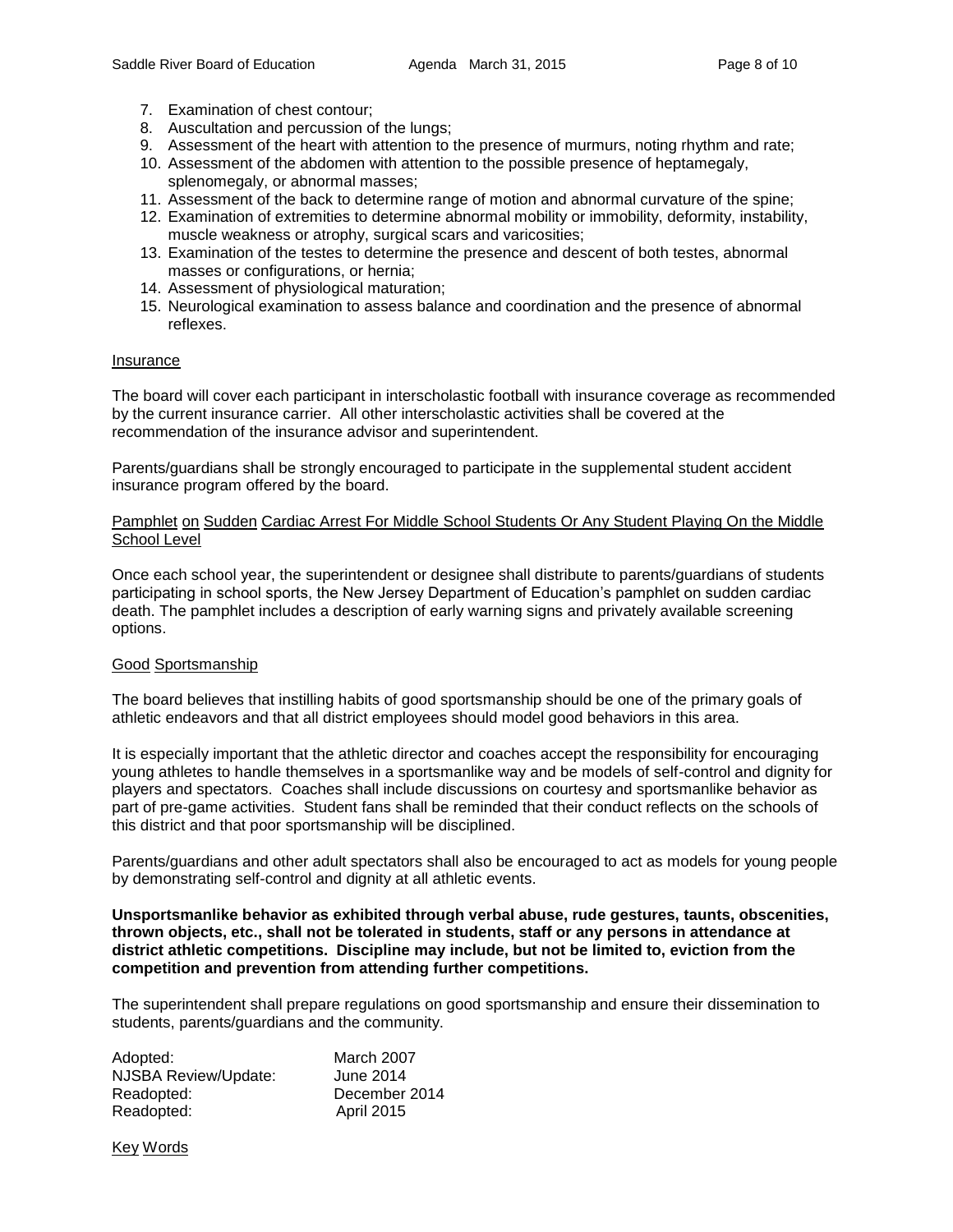#### **Extracurricular Activities, Cocurricular Activities, Competition, Intramural Competition, Interscholastic Competition**

| Legal References: N.J.S.A. 5:17-1 et seq. |                          |                                       | Athletic code of conduct permitted; "youth sports                                       |  |
|-------------------------------------------|--------------------------|---------------------------------------|-----------------------------------------------------------------------------------------|--|
|                                           | N.J.S.A. 18A:11-3        |                                       | event" defined<br>Voluntary associations regulating conduct of                          |  |
|                                           |                          |                                       | activities; membership;<br>student                                                      |  |
|                                           |                          |                                       | rules and regulations; appeals                                                          |  |
|                                           |                          | N.J.S.A. 18A:26-2.1 et al.            | Supervisory certificate required for appointment as<br>director of athletics            |  |
|                                           |                          | N.J.S.A. 18A:36-20                    | Discrimination; prohibition                                                             |  |
|                                           | N.J.S.A. 18A:40-41       |                                       | Pamphlet on sudden cardiac death                                                        |  |
|                                           |                          | N.J.S.A. 18A:40A-1 et seq.            | Substance abuse                                                                         |  |
|                                           | See particularly:        |                                       |                                                                                         |  |
|                                           | N.J.S.A. 18A:42-2        | N.J.S.A. 18A:40A-9, -10, -11          | School orchestra not to compete with civilian                                           |  |
|                                           |                          |                                       | musicians; exceptions                                                                   |  |
|                                           | <u>N.J.S.A.</u> 18A:43-1 |                                       | Accident insurance for students authorized                                              |  |
|                                           | N.J.A.C. 6A:7-1.4        |                                       | Responsibilities of the district board of education                                     |  |
|                                           | N.J.A.C. 6A:7-1.7        |                                       | Equality in school and classroom practices                                              |  |
|                                           | N.J.A.C. 6A:9-5.19       |                                       | Athletics personnel                                                                     |  |
|                                           |                          | <u>N.J.A.C.</u> 6A:16-1.4(a)8         | District policies and procedures                                                        |  |
|                                           |                          | N.J.A.C. 6A:16-2.1 et seq.            | <b>General Provisions for School Health Services</b>                                    |  |
|                                           | See particularly:        |                                       |                                                                                         |  |
|                                           |                          | N.J.A.C. 6A:16-2.2                    |                                                                                         |  |
|                                           |                          | N.J.A.C. 6A:30-1.1et seq.             | Evaluation of the Performance of School Districts<br><b>Athletic Procedures</b>         |  |
|                                           | See particularly:        | N.J.A.C. 6A:32-9.1 et seq.            |                                                                                         |  |
|                                           |                          | N.J.A.C. $6A:32-9.1(c)$ , $-9.1(d)$ , |                                                                                         |  |
|                                           | $-9.1(f)$                |                                       |                                                                                         |  |
|                                           |                          | N.J.A.C. 6A:32-14.1                   | Review of mandated programs and services                                                |  |
|                                           |                          |                                       | 20 U.S.C.A. 1681 et seq. - Title IX of the Education Amendments of 1972                 |  |
|                                           |                          |                                       | 29 U.S.C.A. 794 et seq. - Section 504 of the Rehabilitation Act of 1973                 |  |
| Div.                                      |                          | 1994) cert. den. 140 N.J. 277 (1994)  | <u>Krupp v. Bd. of Ed. of Union County Reg. H.S. Dist. #1, 278 N.J. Super.</u> 31 (App. |  |
|                                           |                          |                                       | NJSIAA Constitution, Bylaws, Rules and Regulations                                      |  |
|                                           |                          |                                       | The Comprehensive Equity Plan, New Jersey State Department of Education                 |  |
| <b>Possible</b>                           |                          |                                       |                                                                                         |  |
| <b>Cross References:</b>                  | *1322                    | Contests for students                 |                                                                                         |  |
|                                           | 1500                     | and the district                      | Relations between area, county, state, regional and national associations               |  |
|                                           | *3250                    | Income from fees, fines, charges      |                                                                                         |  |
|                                           | *3453                    | School activity funds                 |                                                                                         |  |
|                                           | 3530                     | Insurance management                  |                                                                                         |  |
|                                           | *3541.31                 | Privately owned vehicles              |                                                                                         |  |
|                                           | 4143                     | Extra pay for extra work              |                                                                                         |  |
|                                           | *5125                    | Student records                       |                                                                                         |  |
|                                           | *5126                    | Awards for achievement                |                                                                                         |  |
|                                           | $*5131$                  | Conduct/discipline                    |                                                                                         |  |
|                                           | *5141.1<br>$*5141.3$     | Accidents                             | Health examinations and immunizations                                                   |  |
|                                           | 5143                     | Insurance                             |                                                                                         |  |
|                                           | $*5145.4$                | Equal educational opportunity         |                                                                                         |  |
|                                           | *6121                    | Nondiscrimination/affirmative action  |                                                                                         |  |